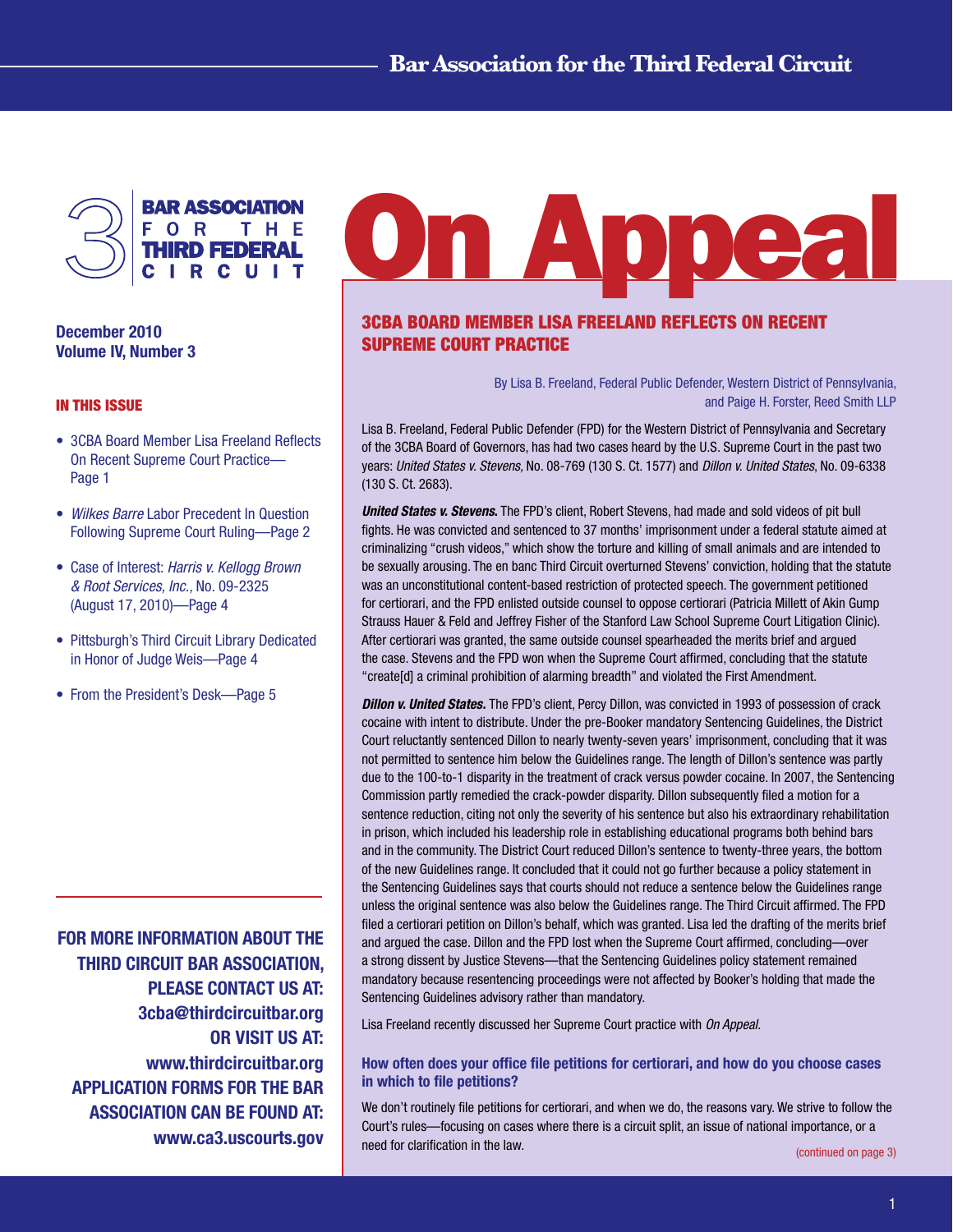

# WILKES BARRE LABOR PRECEDENT IN QUESTION FOLLOWING SUPREME COURT RULING

#### By David J. Bird, Reed Smith LLP

Last summer, many expected that the U.S. Supreme Court would use *Granite Rock Co. v. Int'l Brotherhood of Teamsters & Teamsters Local 287,*  No. 08-1214, 130 S.Ct. 2847 (June 24, 2010), to resolve a long-standing circuit split over whether a party could bring a claim under section 301 of the federal Labor Management Relations Act (LMRA) for tortious interference with a collective bargaining agreement between an employer and a union. The Third Circuit is the only circuit that unequivocally has held that a party may bring a claim for tortious interference under section 301. *See Wilkes-Barre Publ'g Co. v. Newspaper Guild of Wilkes-Barre*, 647 F.2d 372 (3d Cir. 1981).

The Supreme Court ultimately ruled that the Granite Rock Company could not bring a section 301 claim against the Interational Brotherhood of Teamsters for allegedly causing a violation of Granite Rock's collective bargaining agreement with a local union. However, the Court did so on very narrow and case-specific grounds and did not definitively rule that a party could not bring such a claim as a matter of law.

Thus, it is unclear what impact, if any, *Granite Rock* will have on the Third Circuit's decision in *Wilkes-Barre* allowing tortious interference claims under section 301. Arguably, *Granite Rock* does not overrule that precedent. But the Supreme Court's skepticism about such claims and its narrow reasons for rejecting the Granite Rock Company's particular claim may provide grounds for a future panel of the Third Circuit to reconsider the issues.

### Section 301 Of The LMRA

Section 301 of the LMRA creates a federal cause of action for a "violation of [a] contract[ ] between an employer and a labor organization." A long line of Supreme Court cases has construed section 301 as authorizing the federal courts to develop a body of federal common law to remedy disputes arising out of labor contracts. Many of these Supreme Court cases recognize that section 301 has a powerful preemptive effect on state law causes of action that would require a court to construe and enforce a labor contract. And following the Supreme Court's jurisprudence, federal and state courts typically have held that section 301 preempts state law claims for tortious interference with a contract

where the contract at issue is a labor contract arising under the LMRA.

## The Circuit Split Over Tortious Interference Claims Under Section 301

In *Wilkes-Barre Publishing,* 647 F.2d 372, the Third Circuit held that a newspaper publisher could bring a section 301 claim against an international union and the publisher's competitors, alleging that the defendants caused the local union to violate the agreement. The court's decision began with the plain language of section 301(a), which broadly authorizes "suits" for violations of labor contracts. The court also took note of Supreme Court precedent giving section 301 a broad preemptive effect on state law claims.

With these general principles in mind, the *Wilkes-Barre Publishing* court held that section 301 provides federal jurisdiction over any suit that seeks remedies for a violation of an agreement between an employer and a union, even if the defendants are not parties to the agreement. Nothing in either the Supreme Court's jurisprudence or the text of section 301 suggested that section 301 actions should be limited to contract claims between parties. And because a "violation" of the collective bargaining agreement would be an "essential element" of any tortious interference action, the Third Circuit reasoned that the claim could not arise under state law and had to arise under the federal common law authorized by section 301.

Other circuits also recognized that section 301 preempts state law actions for tortious interference, but they generally held that a party could not bring such an action under section 301. These circuits held that common law remedies under section 301 are limited to suits against a defendant who either is a party to a labor agreement or has assumed specific rights or obligations under it.

## *Granite Rock:* The Supreme Court Fails To Resolve The Split

*Granite Rock* appeared to be a good opportunity for the Supreme Court to resolve the split concerning the scope of federal remedies under section 301. The Granite Rock Company sued the International Brotherhood of Teamsters (IBT) (which was not a party to the collective bargaining agreement), alleging that the IBT tortiously induced a local union to violate the agreement. The Ninth Circuit held that

the Granite Rock Company could not bring its tort claim against the IBT, following the reasoning of a number of other circuits on this issue.

The Supreme Court wound up deciding Granite Rock on exceedingly narrow and case-specific grounds, holding only that Granite Rock's attempt to assert a common law tort remedy against the IBT was "premature." The Court found that *Granite Rock* had failed to demonstrate the inadequacy of other "potential avenues" for deterring and redressing the damage caused by the IBT's alleged misconduct.

## The Future of *Wilkes-Barre* In The Third **Circuit**

The Third Circuit has not addressed tortious interference claims under section 301 since *Granite Rock* was decided last June. And it is unclear what will happen when the next claim for tortious interference under section 301 is appealed. *Granite Rock* did not overrule *Wilkes-Barre* or adopt a construction of section 301 that is clearly inconsistent with it. A strong argument could be made that *Wilkes-Barre* remains binding on future Third Circuit panels.

But, by the same token, *Granite Rock* is openly skeptical about the use of section 301 to remedy tortious interference with a labor contract. The decision suggests that federal common law under section 301 should not be invoked until a plaintiff has demonstrated that there are no other "avenues" for deterring and redressing the damage caused by the alleged interference. These other avenues could include administrative proceedings with the National Labor Relations Board, breach of contract claims under the LMRA based on alter ego and agency theories of liability, and claims under state law. Pursuing (or demonstrating the futility of) all these avenues would likely be both costly and time-consuming.

Accordingly, *Granite Rock* leaves the law in the Third Circuit unsettled. And it may remain that way for a long time, because tortious interference claims under section 301 were extremely unusual even in the Third Circuit under *Wilkes-Barre*. Labor law practitioners in the Third Circuit must wait for guidance on this issue. Meanwhile, they will continue grappling with *Wilkes-Barre* and numerous other issues that were addressed by the parties in *Granite Rock* but not fully explored in the Supreme Court's opinion.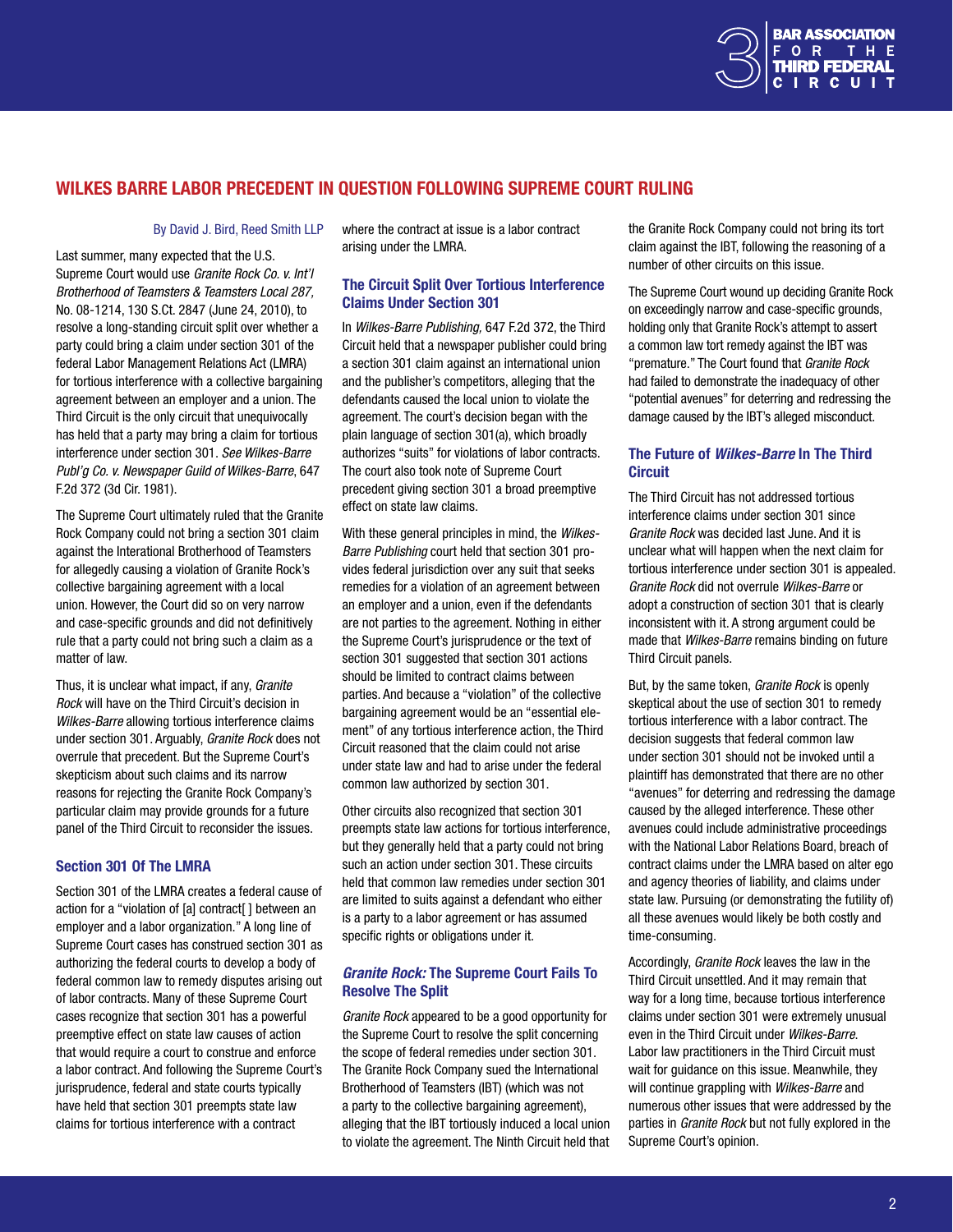

# <span id="page-2-0"></span>BOARD MEMBER REFLECTS ON SUPREME COURT PRACTICE—continued from page 1

*Dillon*, though, could impact our future decisionmaking. That case did not meet any of the traditional cert requirements. All of the circuits that had considered the question had decided against us. But the Assistant Federal Defender on the case was so dissatisfied with the Third Circuit's decision that she drafted a cert petition anyway. We think that cert was granted because of Percy Dillon himself—his personal story, including his incredible rehabilitation and his sentence that was so excessive. Other cert petitions on the same issue had been denied, and the legal distinctions between those cases and Dillon's were minimal.

## Once cert was granted, how long was the briefing process, and what did it consist of? What team did you work with during this process?

In *Stevens*, the Supreme Court granted cert in April 2009. The parties agreed on a briefing schedule that was longer than the rules provide for, and we argued the case on the second day of the subsequent term—October 6, 2009. *Dillon* was much quicker. Cert was granted in early December 2009, and we argued the case on March 30, 2010. I don't remember last Christmas!

*Stevens*, the First Amendment case, was unusual from the start. First Assistant Federal Public Defender Michael Novara tried the case, and he developed the arguments that ultimately prevailed together with one of our research and writing specialists. Assistant Federal Public Defender Karen Sirianni Gerlach handled the Third Circuit appeal, again pressing the arguments that the trial team had teed up for appeal. We knew Mr. Stevens would be hotly pursued as a Supreme Court client. Even before the Third Circuit ruled, lawyers and law professors started calling. In the end, Mr. Stevens decided to stick with the team we put together to oppose cert—Akin Gump and the Stanford Law School Supreme Court clinic—because he knew and trusted us.

In *Dillon*, I drafted the merits brief. The editing team was five or six people including fellow 3CBA Board member Peter Goldberger and Jeffrey Fisher of the Stanford clinic. Throughout the process, I also relied heavily on federal public defenders from around the country who are part of a group known by the

awful acronym of DSCRAP: the Defender Supreme Court Research and Assistance Panel.

The most important lesson I learned is that no one handles a Supreme Court case on her own. The process is short in terms of months, but it requires an enormous amount of work, including from people whose names never appear on the briefs. I had a ton of input, including edits and suggestions that were emailed to me at one o'clock in the morning. The process of assessing and incorporating everyone's thoughts and ideas was so taxing that there were times when I wanted to shut everyone down. But all of the contributions were extremely helpful—both in drafting the brief and in preparing for oral argument—because by the time I stood up in court, there was almost nothing I hadn't heard and considered.

## How did *Stevens*, which you handled with outside counsel, differ from *Dillon*?

In *Dillon*, I was at the center of the process: I was the drafter who received everyone's edits. In *Stevens*, I could sit back and watch the process more, because I was one of many people providing edits to the drafter. So the two experiences were quite different.

In *Stevens*, First Assistant Michael Novara and I were primarily responsible for protecting Mr. Stevens and his family from the media as oral argument drew near. There were things that we didn't want bandied about in the public arena, but there were also facts that we wanted to publicize—primarily that even though Mr. Stevens' conviction stemmed from his production of pit bull fighting videos, he was an animal lover. He raised animals, and those animals were members of his family, just like your pets or mine. People wanted to write about his case, so we had the opportunity to carefully answer questions and help disseminate information about Mr. Stevens.

*Stevens* was a First Amendment case that got lots of mainstream press, whereas *Dillon* involved the intricacies of the federal Sentencing Guidelines. Did these substantive differences make the cases feel different?

Yes. *Dillon* did not get a lot of press coverage, but the issue—the mandatory versus advisory nature of the policy statement regarding resentencing—is critically important to criminal defendants. In fact, I was one of the witnesses who testified before the Sentencing Commission in November 2007 about whether the partial remedy of the crack-powder disparity should be made retroactive. I testified that it should be, because in reopening a sentence, the traditional retroactivity concerns do not apply finality is not at issue where the decision has already been made to reopen a prior sentence to correct it.

Federal Defenders in other, more populated districts saw hundreds of cases where the Guidelines sentences were thirty years to life, but that was and is not commonplace in the Western District of Pennsylvania. Judges routinely say that criminal sentencing is the hardest, most stressful thing they do; the crack-powder disparity was one of the issues they frequently complained about. The judge who sentenced Mr. Dillon spoke publicly about his distress over the sentence. For a judge to speak out in that fashion was highly unusual.

For two decades we all had to accept the crackpowder sentencing disparity, even though we knew it was wrong. Then the Sentencing Commission recognized the wrong and implemented a partial fix, but the policy statement limited our ability to redress this longstanding injustice. So, *Dillon* was of great interest to many people, even though it was not a "mainstream" case.

*In August, Congress passed the Fair Sentencing Act of 2010, which changed the crack-powder disparity in the federal drug statute from 100:1 to 18:1. The statute directed the Sentencing Commission to promulgate a corresponding emergency amendment to the Sentencing Guidelines, which took effect November 1, 2010, changing the Guidelines ratio to 18:1.*

## What was oral argument like for you? Is it true, as you so often hear, that oral argument is a terrific experience?

It's true! Supreme Court oral argument is great.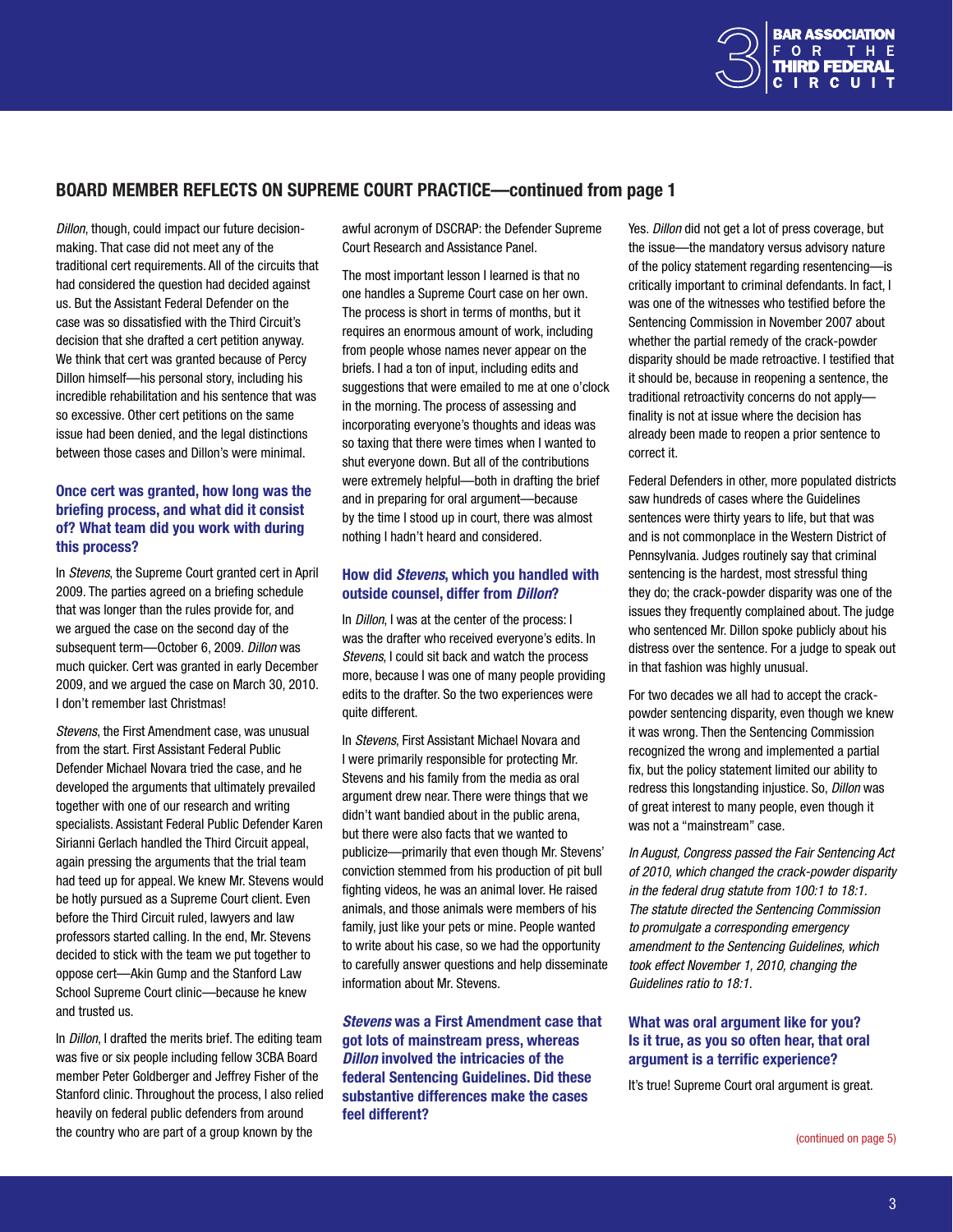

# CASE OF INTEREST: *HARRIS V. KELLOGG BROWN & ROOT SERVICES, INC.,* NO. 09-2325 (AUGUST 17, 2010)

Third Circuit continues to illuminate contours of collateral order doctrine

## By Paige H. Forster, Reed Smith LLP

In *Mohawk Industries, Inc. v. Carpenter*, 130 S. Ct. 599 (2009), the Supreme Court concluded that the collateral order doctrine should be applied more narrowly than some Courts of Appeals (including the Third Circuit) had been applying it. The collateral order doctrine allows review of a nonfinal order if the order (1) conclusively determines (2) "an important issue completely separate from the merits of the action" and (3) "would be effectively unreviewable on appeal from a final judgment." *Will v. Hallock,* 546 U.S. 345, 349 (2006). The Supreme Court ruled in *Mohawk* that orders requiring production of arguably privileged documents are not "effectively unreviewable" because they can be remedied on appeal through a remand for retrial with the privileged information excluded from evidence.

In the last edition of *On Appeal*, we reported on *New Jersey v. Fuld,* 604 F.3d 816 (3d Cir. 2010), which followed the Supreme Court's narrow reading of the collateral order doctrine (see our analysis [here](http://www.thirdcircuitbar.org/newsletters/On_Appeal_July_2010.pdf)). The Third Circuit concluded that denial of a remand motion was not "effectively unreviewable" because the case could be remanded to state court on appeal from the final judgment.

Recently, in *Harris v. Kellogg Brown & Root Services, Inc.,* 618 F.3d 398 (3d Cir. 2010), the Third Circuit maintained its strict view of the collateral order doctrine. Harris does not center on the "effectively unreviewable" prong of the collateral order test, but instead considers whether a district court's denial of a Rule 12 motion to dismiss "conclusively determined" a key question in the litigation.

The tragic facts of the *Harris* case may be familiar from news reports. The plaintiffs' son, an Army Ranger stationed in Iraq, died from electric shock while showering in his quarters because the building's electrical system was not properly grounded. Plaintiffs brought negligence claims against Kellogg Brown & Root Services, Inc. ("KBR"), the contractor responsible for electrical maintenance.

KBR moved to dismiss on two grounds: that the case presented a non-justiciable political question, and that KBR was entitled to "combatant activities" immunity. *Id.* at 400. The District Court denied the motion without prejudice, noting that very little discovery had taken place and stating that KBR could renew its motion later if the facts warranted it.

KBR sought certification of an interlocutory appeal under 28 U.S.C. § 1292(b), which the District Court denied. KBR appealed anyway, arguing that the denial of its motion to dismiss was reviewable under the collateral order doctrine. Judge Smith, writing for a unanimous panel that included Judges Fisher and Cowen, disagreed. The Court relied on its own case law and Supreme Court case law holding that an order cannot be a "conclusive determination" under the first prong of the collateral order test if it is tentative, conditional, provisional, or subject to further review. *Id.* at 401-02. The District Court had twice "made clear that her rejection of [KBR's] … defenses was not necessarily her 'final disposition' of those issues." *Id.* at 402. Thus, the Third Circuit concluded that the order "was nothing resembling a complete, formal, and final rejection of [KBR's] position." *Id.* (internal quotes, alterations, and citation omitted).

The Court concluded that taking jurisdiction of the appeal would lead to "piecemeal" litigation. *Id.*  at 403. It stated that "[t]here could be no clearer example of the very redundancy, delay, and waste of judicial resources that the final decision rule is intended to prevent." *Id. Harris,* read together with the Supreme Court's *Mohawk* decision and the Third Circuit's earlier *Fuld* decision, seems to indicate that the Third Circuit will continue to narrowly construe all prongs of the collateral order doctrine.

# <span id="page-3-0"></span>PITTSBURGH'S THIRD CIRCUIT LIBRARY DEDICATED IN HONOR OF JUDGE WEIS

The Third Circuit Library in the federal courthouse in Pittsburgh was dedicated on October 20 as the Joseph F. Weis, Jr. Library. The dedication ceremony was a fitting tribute to Judge Weis, who has served with distinction on the Third Circuit bench since 1973. In his thirty-seven (and counting) years of service, Judge Weis has made contributions not only to the Third Circuit, but to the federal judiciary as a whole. In March 1989, Chief Justice Rehnquist named him chairman of the congressionally-created Federal Courts Study Committee, which was charged with reviewing problems created by the explosion in federal court caseloads and developing a long-range plan for the future of the courts. No entity had been given such broad authority in nearly a century. Judge Weis's committee took a little over a year to produce a report containing one hundred specific recommendations for federal court reform. Several of them were immediately enacted and others have continued to shape the courts since. Aside from his jurisprudential accomplishments, which include significant opinions on judicial ethics, Judge Weis has also chaired Third Circuit and ABA committees on court technology.

Judge Aldisert, joining the library dedication by videoconference, painted a vivid picture of legal practice on Pittsburgh's Grant Street when Judge Weis began his career and practice in 1950. Judge Garth gave an insider's perspective on Judge Weis's contribution to the Third Circuit family. David Strassburger, who clerked for Judge Weis from 1996 to 1998, also spoke, and Judge Smith concluded with a moving portrayal of Judge Weis as a caring individual and family man.

No tribute to Judge Weis would be complete without highlighting his service in the Army during World War II. He fought under General Patton, was severely wounded in action and was decorated multiple times. One of Judge Weis's comrades in arms, who drove a jeep under fire to rescue him after he was wounded, was present at the dedication. He received a rousing ovation in recognition of his bravery—and his indirect, but vital, contribution to the Third Circuit!

Judge Weis's remarks were, as might be expected, understated and modest. But the Joseph F. Weis, Jr. Library now stands as a fitting acknowledgment of his personal, professional, and jurisprudential contributions to the Third Circuit.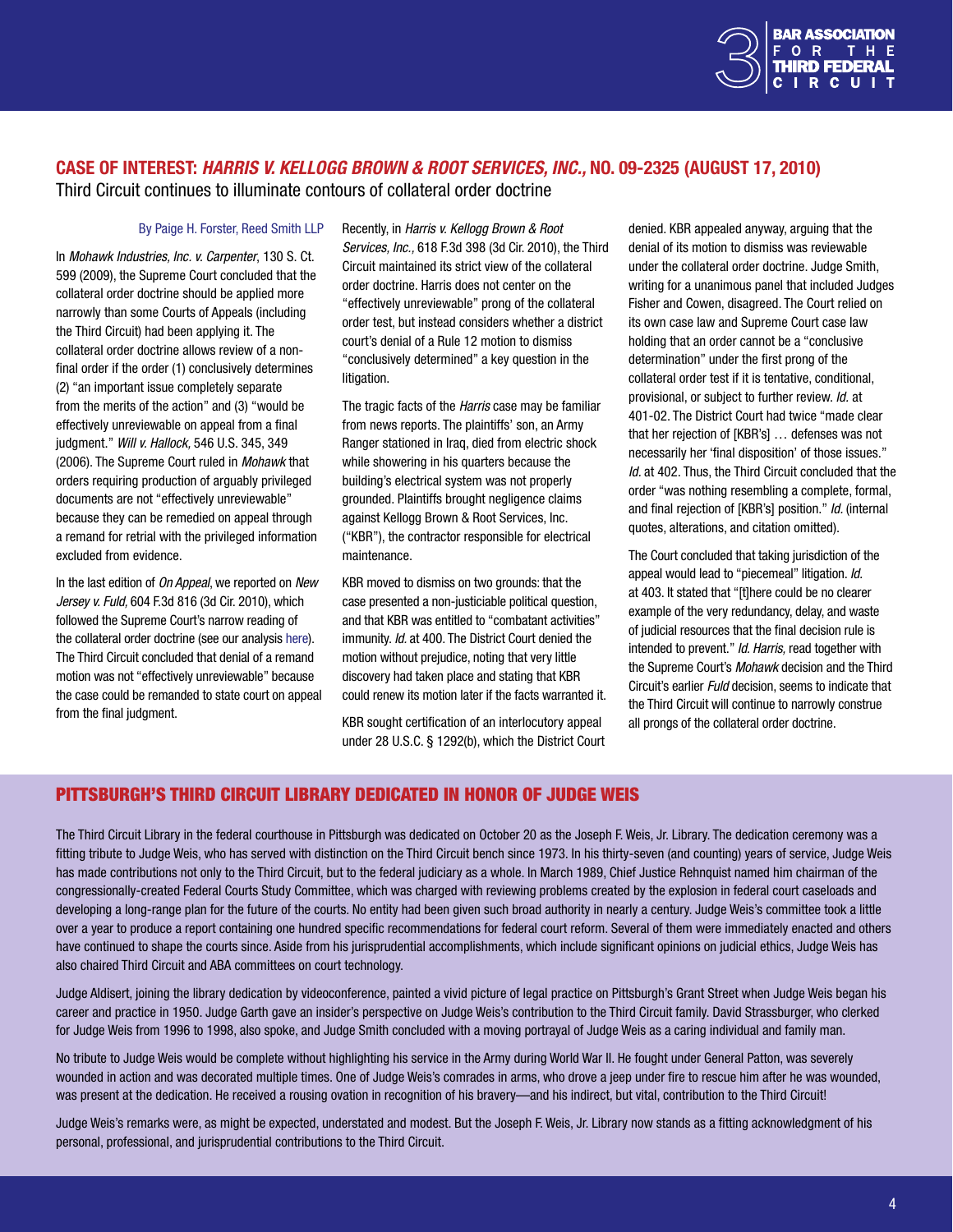

# <span id="page-4-0"></span>FROM THE PRESIDENT'S DESK

It has been an eventful summer and fall for the 3CBA. At the end of the summer, we co-sponsored an informative CLE in Pittsburgh, "Watch out for the Waives: How Good Lawyers Waive Good Arguments On Appeal." Judge D. Michael Fisher and Judge Thomas Hardiman lent their expertise as panelists, along with Western District Judge Donetta Ambrose and 3CBA members Donna Doblick and Robert Byer. After Donna Doblick's presentation on waiver pitfalls, Vic Walczak, a member of the 3CBA's Board of Governors, moderated a lively question-andanswer session. The panelists, including the judges, provided candid and helpful insights. Reed Smith LLP hosted a rooftop reception afterward, where participants could continue the discussion. Look for announcements about further high-quality 3CBAsponsored CLEs in your e-mail, this newsletter, and our [website.](www.thirdcircuitbar.org)

Scirica received the 28th Annual Edward J. Devitt Distinguished Service to Justice Award, often referred to as the "Nobel Prize of Judging." And the Third Circuit Library in Pittsburgh was dedicated in honor of Senior Judge Joseph Weis (who, incidentally, received the Devitt Award in 1992). I had the honor of attending the dedication, which was a moving tribute to an outstanding jurist and person. For more on that event, see [here.](#page-3-0) Both Judge Weis and Judge Scirica are integral parts of the fabric of what Judge Garth fondly referred to at the dedication as "the mighty Third."

The time has come for the changing of the guard in the 3CBA leadership. I am pleased to be turning over the reins to Steve Orlofsky. Steve is an outstanding lawyer and bar leader who will bring a wealth of experience to the 3CBA. We are looking forward to his stewardship in the coming year.

As my term draws to a close, I am grateful for the support and participation of many people, including the Board of Governors, our liaison judges, and the staff of the Third Circuit, particularly Marcia Waldron and Toby Slawsky. Peter Goldberger and George Leone, for all their work on the Rules Committee, and Colin Wrabley and Paige Forster, for their work on the newsletter, deserve special mention. So does Nev Heimall for keeping us all connected. Finally, this note would be incomplete without a thank you to our first president, Nancy Winkelman, for all the thoughtful advice she has provided.

To the members of the 3CBA, a particular thank you as well for your support of the association and its mission. Find a colleague or two to join and become an active participant!

James C. Martin President, Third Circuit Bar Association

Two judges of the Third Circuit have recently received much-deserved honors. Judge Anthony

# BOARD MEMBER REFLECTS ON SUPREME COURT PRACTICE—continued from page 3

I had very little time to prepare, because our reply brief in *Dillon* was filed less than two weeks before argument. I had two moots, one with the DSCRAP defenders' group and one at Georgetown University Law Center. I have a colleague from Oregon who was arguing the other case on the same day as *Dillon*. He did the same moots that I did, and he prepped by the book. He wore the suit he was going to wear to court and he had his binder put together. I had no outline and no binder at that point—just my thoughts on scraps of paper!

I spent a great deal of time on my three- or four-sentence opening statement. I'd heard that I would probably get two or three minutes to speak before the Justices interrupted, and I worked hard to take advantage of that two or three minutes. I had to think carefully about every word so that my statement would be persuasive but not controversial; no pauses or "therefores" that would provide an opportunity for the Court to cut me off.

Another important part of my prep, which I initially prioritized above preparing my outline, was reading oral argument transcripts from other cases

involving *Blakely* and *Booker*. I wanted to see what the Justices had to say in other cases related to my issue. I put together my outline the weekend before argument, and I put together my binder at the hotel the night before argument.

By the time you begin prepping for argument, you have confidence and knowledge, but there's a lot of conventional wisdom that comes at you. The big question is whether to do what you know works for you, or whether to take advice from people who've done what you have never done before. I think I successfully married the two. For instance, preparing my binder the night before was my style—but I followed conventional wisdom in that I *had* a binder! Some people don't do anything the night before argument, but it was a good strategy for me to go over things that night and create my system for finding documents I might need at the podium.

After everything was over, I saw pictures of myself at the Court before argument, and I couldn't have looked more tense. But when they called my case, all of the myths about the Supreme Court slipped away, we were off and running, and it was just

eight people talking to me about my case. It was over before I knew it.

I was hugely relieved, because I knew we had done everything we could. It was a satisfying feeling. Also, I had every opportunity to speak; the Justices vigorously questioned me, but were very polite and didn't excessively interrupt me. Some attorneys get cut off at every turn, and my argument was not like that.

My parents, my brother, friends, and people from my office all came to the argument. A retired Third Circuit judge helped my parents to get seats in the Justices' guest section so they were able to hear me and see my face. It was truly a special moment. Another thing that made the argument very special was something that Peter Goldberger later confirmed. So far as we can tell, *Dillon* was the first Supreme Court case that was argued by two African American women.

*Leondra Reid Kruger, Assistant to the Solicitor General, argued on behalf of the government.*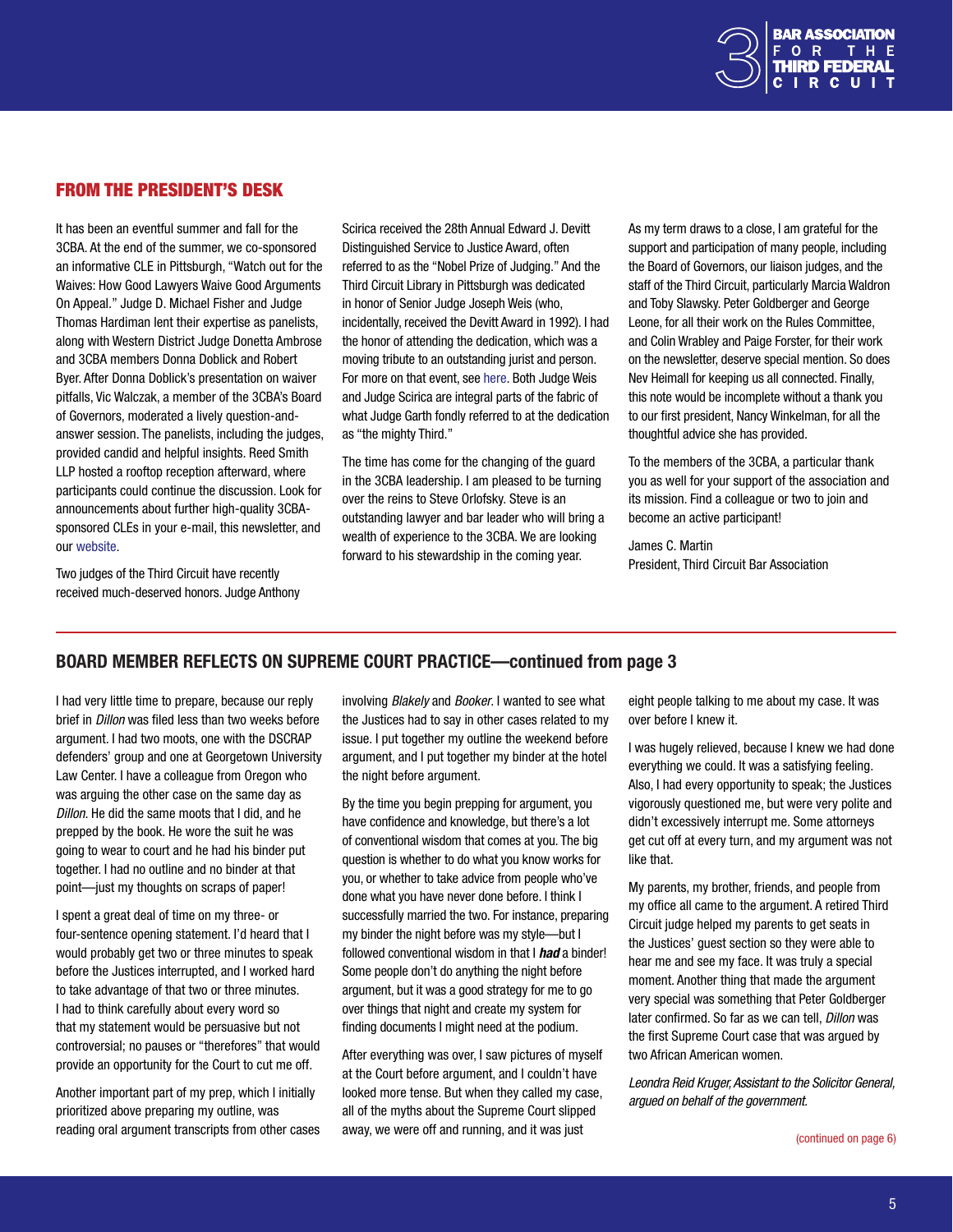

# <span id="page-5-0"></span>BOARD MEMBER REFLECTS ON SUPREME COURT PRACTICE—continued from page 5

*Lisa argued before eight Justices rather than nine because Justice Alito recused himself, as Lisa found out via a phone call the evening before argument. Justice Alito had been involved in the panel that remanded Dillon's case on direct appeal, as well as the panel that denied Dillon a Certificate of Appealability in a § 2255 habeas corpus proceeding.*

## You lost the *Dillon* appeal, but Justice Stevens wrote a strong dissent. Did the dissenting opinion make a difference to you?

I am so thankful for the dissent. Justice Stevens spoke the truth—which was gratifying, but bittersweet. I believe the opinion may have been Justice Stevens' last dissent, and it makes me sad to know that we are losing not only Justice Stevens' vote, but his voice.

It was unsatisfying to us that the Court granted cert in *Dillon* only to write the opinion they did. They wrote basically the same opinion that the Circuits had written, and it was neither more thorough nor more analytical. In that sense, the outcome in *Dillon* was confusing.

## What have other lawyers asked you most often about your Supreme Court experiences?

Lawyers frequently ask whether Supreme Court argument is different than arguing before any other court, and the answer is yes. I've frequently argued before the Third Circuit, and I've also argued before the New York state appellate courts. In my experience, those courts are much more focused on the facts of the case and the governing law.

Supreme Court Justices tend to say to you: "I've looked at everything and this is what I think; what do you think about that?"

One thing I don't get asked, but always say when I can, is that it would be fool's play to try to handle a Supreme Court case on your own—even the brief. A Supreme Court appeal ranges from extreme intellectualism to the most tedious minutiae. I spent hours on the phone with the printer making sure that every hyphen and dot was correct. We pondered questions like, "Should we capitalize 'Guidelines' here? What about here?" There is so much to do, that to do it right, a Supreme Court case has to be a team effort.